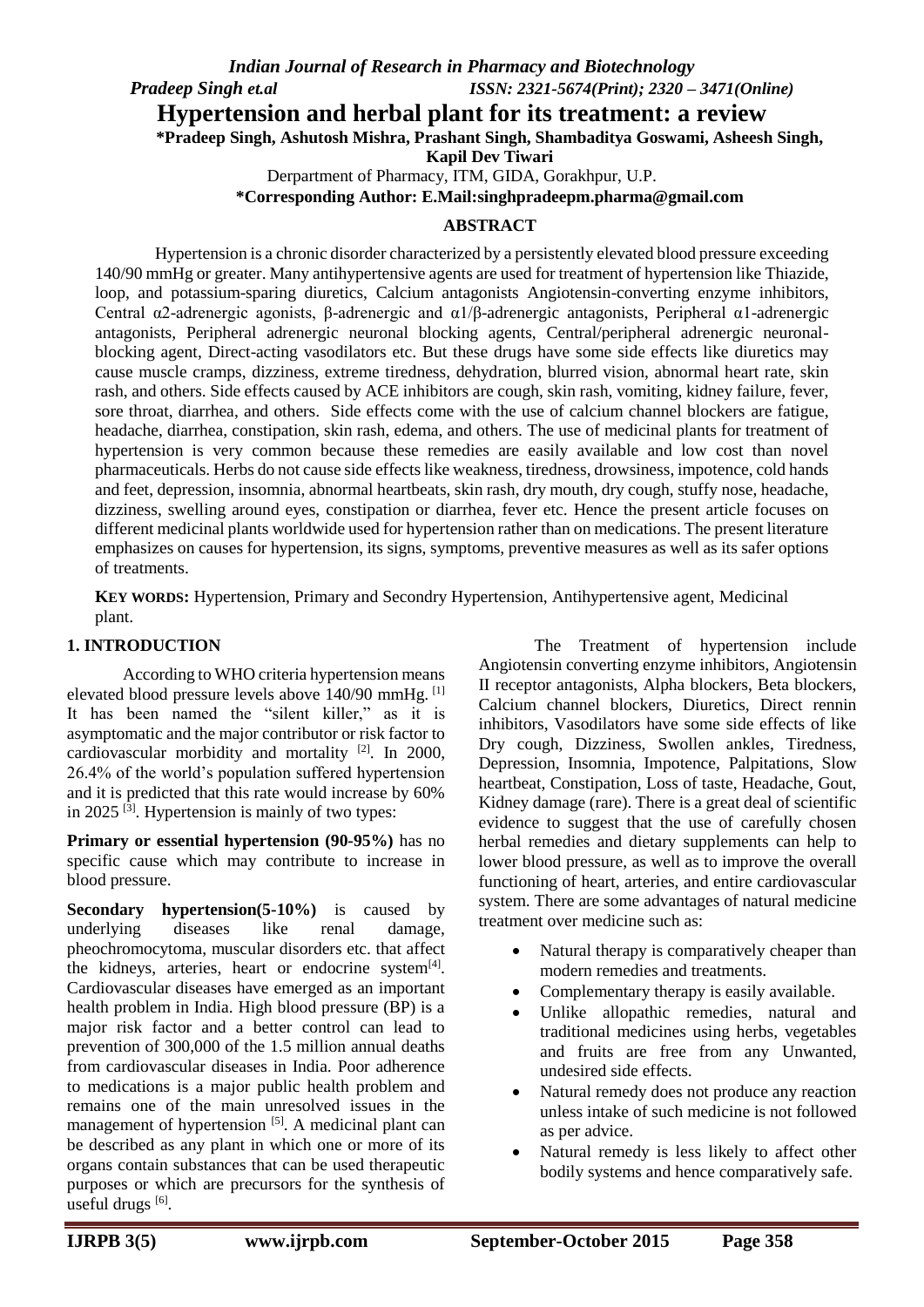- Natural remedies, being general daily health supplements, not only help in curing the main disease but also soothe other body systems.
- Holistic remedies help in rejuvenating and revitalising the human health.
- Rather than working precisely on signs and symptoms, natural herbal remedies treat the root cause. Thus, helps in terminating health ailment permanently.

According to a WHO report, about 70-80% of the world's population rely on non-conventional medicine mainly from herbal sources in their primary health care. It is especially in the developing countries where the cost of consulting a western style doctor and the price of medication are beyond the means of most people [7].

**Cause of hypertension:** The various causes of hypertension are discussed in table.1<sup>[8,9]</sup>.

| <b>Hypertension type</b>      | <b>Cause</b>                                                                      |  |  |  |  |  |
|-------------------------------|-----------------------------------------------------------------------------------|--|--|--|--|--|
| <b>Primary</b>                | Increased sympathetic nervous system activity.                                    |  |  |  |  |  |
| hypertension(essential        | Increased production of sodium-retaining hormones and vasoconstrictors.           |  |  |  |  |  |
| hypertension)                 | Deficiencies of vasodilators such as prostacyclin and nitric oxide.               |  |  |  |  |  |
|                               | Inappropriate or increased renin secretion, resulting in increased production of  |  |  |  |  |  |
|                               | angiotensin-II and aldosterone.                                                   |  |  |  |  |  |
|                               | Genetic predisposition.                                                           |  |  |  |  |  |
| <b>Secondary hypertension</b> | Renal: acute glomerulonephritis, chronic nephritis, polycystic disease, diabetic  |  |  |  |  |  |
|                               | nephropathy and hydronephrosis                                                    |  |  |  |  |  |
|                               | Endocrine: Acromegaly, Hypothyroidism, Hyperthyroidism, Hypercalcaemia            |  |  |  |  |  |
|                               | (hyperparathyroidism)                                                             |  |  |  |  |  |
|                               | <b>Adrenal:</b>                                                                   |  |  |  |  |  |
|                               | Cortical: Cushing syndrome, primary aldosteronism, congenital adrenal             |  |  |  |  |  |
|                               | hyperplasia, apparent mineralocorticoid excess (liquorice)                        |  |  |  |  |  |
|                               | Medullary: Phaeochromocytoma, Extra-adrenal chromaffin tumours, Carcinoid         |  |  |  |  |  |
|                               | Exogenous hormones: estrogen, glucocorticoids, mineralocorticoids,                |  |  |  |  |  |
|                               | sympathomimetics, tyramine-containing food, monoamine oxidase inhibitors          |  |  |  |  |  |
|                               | Systolic hypertension: Increased cardiac output Aortic valvular insufficiency,    |  |  |  |  |  |
|                               | Arteriovenous fistula, patent ductus arteriosus Thyrotoxicosis, Rigidity of aorta |  |  |  |  |  |
|                               | Iatrogenic hypertension                                                           |  |  |  |  |  |
|                               | <b>Pregnancy-induced hypertension</b>                                             |  |  |  |  |  |
|                               | Neurological disorders: Increased intracranial pressure – brain tumours –         |  |  |  |  |  |
|                               | encephalitis - respiratory acidosis                                               |  |  |  |  |  |

#### **Table no.1. Various causes of hypertension**

**Signs and symptom:** Symptoms of high blood pressure are headaches, catching your breath after exertion, ringing in ears, fatigue, heart palpitations, flushed face, nosebleeds, strong need to urinate often, blurry vision and dizziness<sup>[10]</sup>.

**Why herbal medicine used for treating hypertension:** Many antihypertensive agents are used for treatment of hypertension like Thiazide, loop, and potassium-sparing diuretics, Central α2-adrenergic agonists, β-adrenergic and α1/β-adrenergic antagonists Peripheral  $\alpha$ 1-adrenergic antagonists (Therpeutics), Peripheral adrenergic neuronal blocking agents, Central/peripheral adrenergic neuronal-blocking agents, Direct-acting vasodilators (Therapeutics), Angiotensin-converting enzyme inhibitors (Therapeutics), Calcium antagonists (Therapeutics), Tyrosine hydroxylase inhibitors, Angiotensin II receptor antagonists (Therapeutics). But these drugs have some side effects like diuretics may cause muscle cramps, dizziness, extreme tiredness, dehydration, blurred vision, abnormal heart rate, skin rash, and

others. Side effect caused by ACE inhibitors are cough, skin rash, vomiting, kidney failure, fever, sore throat, diarrhea, and others. Side effects come with the use of calcium channel blockers are fatigue, headache, diarrhea, constipation, skin rash, edema, and others. So, scientific studies suggest different lifestyle changes and use of appropriate herbal medicine in the treatment of hypertension. Included in these various lifestyle changes are stress reduction, limited alcohol intake, regular exercise, limited salt intake, proper diet, smoking cessationand use of appropriate herbals<sup>[11]</sup>.

 Herbs do not cause side effect like weakness, tiredness, drowsiness, impotence, cold hands and feet, depression, insomnia, abnormal heartbeats, skin rash, dry mouth, dry cough, stuffy nose, headache, dizziness, swelling around eyes, constipation or diarrhea, fever or anemia alone and associated with pressure medicines. 100% natural herbs are completely safe [10].

**Treatment with herbal remedies:** The following medicinal plants used in the treatment of hypertension.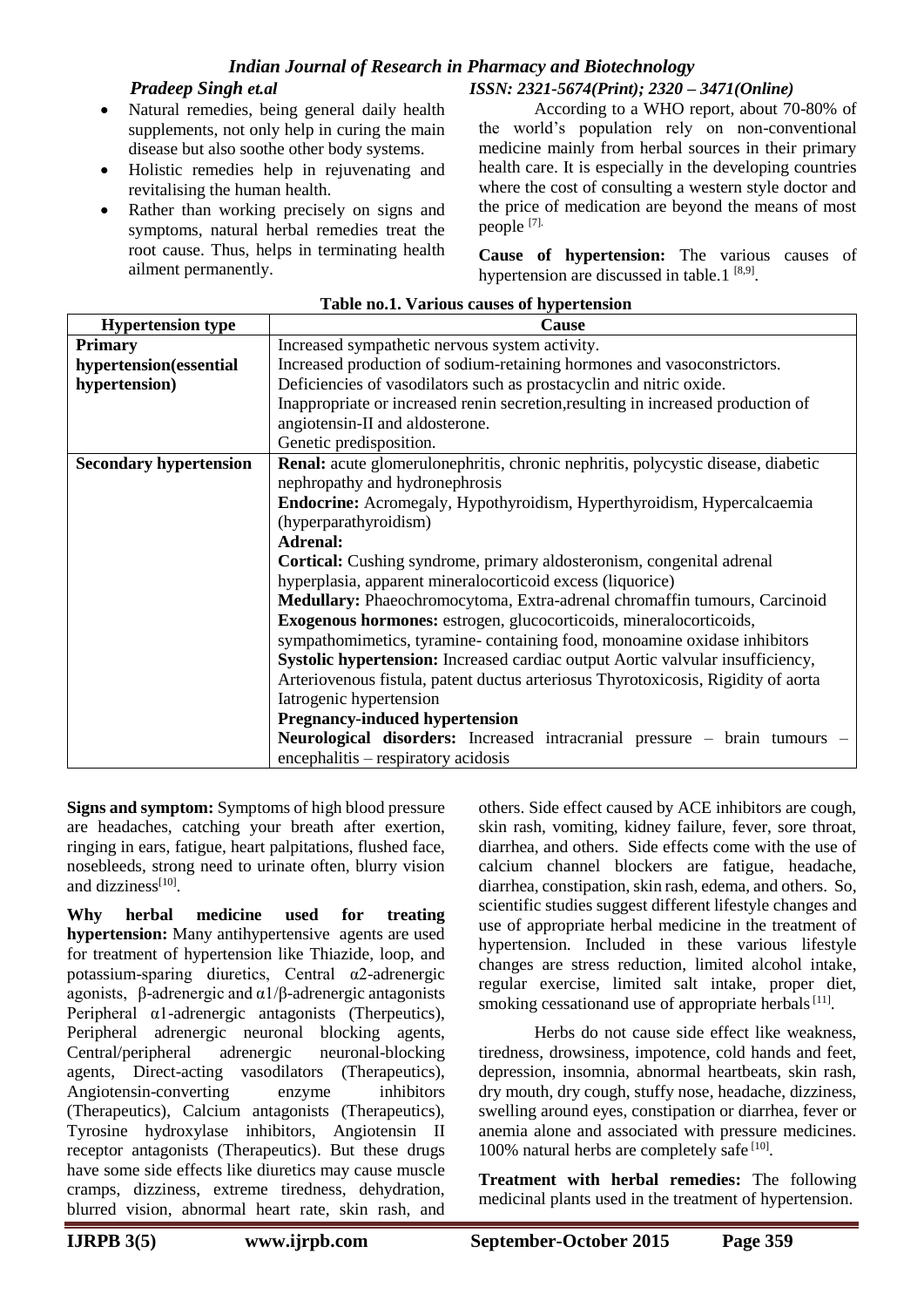#### *Indian Journal of Research in Pharmacy and Biotechnology*<br>- *ISSN*: 2321-5674(*Print*); 2320 *Pradeep Singh et.al ISSN: 2321-5674(Print); 2320 – 3471(Online)* **Table.2. Medicinal plants used for hypertension**

| <b>Plant name</b>                         | Ayurvedic/common<br>name           | Part used              | Antihypertensive & other<br>beneficial effects   | Reference        |
|-------------------------------------------|------------------------------------|------------------------|--------------------------------------------------|------------------|
| Tropaeolum majus                          | <b>Indian Gress</b>                | Seed, leaf,<br>flower  | Antihypertensive                                 | $[12]$           |
| Coriandrum sativum                        | Coriander                          | Fruit                  | Antihypertensive, Dyspepsia                      | $[13]$           |
| Lepidium sativum                          | Garden cress                       | Leaves                 | Antihypertensive, Diuretic                       | $[14]$           |
| Laelia autumnalis                         | <b>Autumn Floowering</b><br>Laelia | Roots                  | Antihypertensive, Vasorelaxant                   | $[15]$           |
| Carom capticum                            | Ajvan                              | Leaves                 | Antihypertensive,<br>Antispasmodic               | $[16]$           |
| Oleo europaea                             | Olive tree                         | Leaves                 | Antihypertensive,<br>Hypoglycemic, Antioxidant   | $[13]$           |
| <b>Tribulus terrestris</b>                | Tribulus                           | Leaves                 | Antihypertensive, Vasodilator                    | $[18]$           |
| Mesona procumbens                         | Vanilla                            | Seed                   | Antihypertensive                                 | $[19]$           |
| Eucommia ulmoides                         | Eucommi Bark                       | Leaves                 | Antihypertensive                                 | $[20]$           |
| Phyllanthus urinaria                      | Bhuiaonla                          | Fruit, leaf,<br>flower | Antihypertensive, Anti-<br>inflammatory          | $[21]$           |
| <b>Elettaria</b>                          | Cardamom                           | Fruit                  | Antihypertensive                                 | $[22]$           |
| cardamomum                                |                                    |                        |                                                  |                  |
| <b>Agastache Mexicana</b>                 | <b>Mexican Giant</b><br>Hyssop     | <b>Bark</b>            | Antihypertensive                                 | $[23]$           |
| Cuscuta japonica                          | Japanese dodder                    | Leaves                 | Antihypertensive                                 | $[24]$           |
| Laelia anceps                             | The bull                           | Roots                  | Antihypertensive, Vasorelaxant                   | $[25]$           |
| <b>Clerodendron</b><br>trichotomum        | <b>Glory Tree</b>                  | <b>Stem</b>            | Antihypertensive                                 | $[26]$           |
| Cocos nucifera                            | Coconut palm                       | Seed                   | Antihypertensive, Vasorelaxant                   | $[27]$           |
| <b>Fritillaria</b>                        | Spring wild flower                 | Bulb                   | Antihypertensive                                 | $[28]$           |
| ussuriensis maxim                         |                                    |                        |                                                  |                  |
| Periploca laevigata                       | Periploca laevigata                | Bark, Roots            | Antihypertensive                                 | $[29]$           |
| Guazuma ulmifolia                         | Rudrakshi                          | <b>Bark</b>            | Antihypertensive, Vasorelaxant                   | $[30]$           |
| Hibiscus sabdariffa                       | Jamaica sorrel                     | Leaves                 | Antihypertensive                                 | $[31]$           |
| Tanacetum vulgare                         | Saunf                              | Leaf                   | Antihypertensive, Vasorelaxant                   | $[32]$           |
| Errachidia province                       | Errachidia                         | Leaves                 | Antihypertensive, Diabetes<br>mellitus           | $[33]$           |
| Aronia mitchurinii                        | Chokeberry                         | Fruit                  | Antihypertensive                                 | $[34]$           |
| <b>Borago officinalis</b>                 | <b>Borage</b>                      | Leaves                 | Antihypertensive, Vasodilator                    | $[36]$           |
| Cecropia                                  | Ambay                              | Leaves                 | Antihypertensive                                 | $[37]$           |
| pachystachya                              |                                    |                        |                                                  |                  |
| Citrus limetta                            | sweet lemon                        | Fruit                  | Antihypertensive                                 | $[38]$           |
| Loranthus                                 | Benalu                             | Leaves                 | Antihypertensive, Vasodilator                    | $[39]$           |
| <i>ferrugineus</i>                        |                                    |                        |                                                  |                  |
| Lepechinia                                | Pitcher Sage                       | Leaves                 | Antihypertensive                                 | $[40]$           |
| caulescens                                |                                    |                        |                                                  |                  |
| Averrhoa arambola                         | Starfrui                           | Leaves                 | Antihypertensive                                 | $[41]$           |
| Leonurus cardiaca                         | Guma                               | Aerial parts           | Antihypertensive                                 | $[42]$           |
| Eugenia uniflora                          | Pinang                             | Leaves                 | Antihypertensive                                 | $[43]$           |
| Erythroxylum                              |                                    | Aerial parts           | Antihypertensive                                 | $[44]$           |
| gonocladium                               |                                    |                        |                                                  |                  |
| Cirsium japonicum                         | Five flavour berry<br>Rai awla     | whole plant<br>Leaves  | Antihypertensive, Hemorrhage<br>Antihypertensive | $[45]$<br>$[46]$ |
| Phyllanthus acidus<br>Valeriana wallichii | Valerian Jatamansi                 | Rhizome                | Antihypertensive                                 | $[47]$           |
| Allium sativum                            | Garlic                             | Fruit                  | Antihypertensive, Vasopressor                    | $[48]$           |
| <b>Astragalus</b>                         | Gurmar                             | Seeds                  | Antihypertensive                                 | $[49]$           |
| complanatus                               |                                    |                        |                                                  |                  |
| Geum japonicum                            | Daikon-sou                         | Leaves                 | Antihypertensive, Vasorelaxant                   | $[50]$           |
|                                           |                                    |                        |                                                  |                  |
| Melothria                                 | Melon-gubat                        | Leaves                 | Antihypertensive, Antioxidant                    | $[51]$           |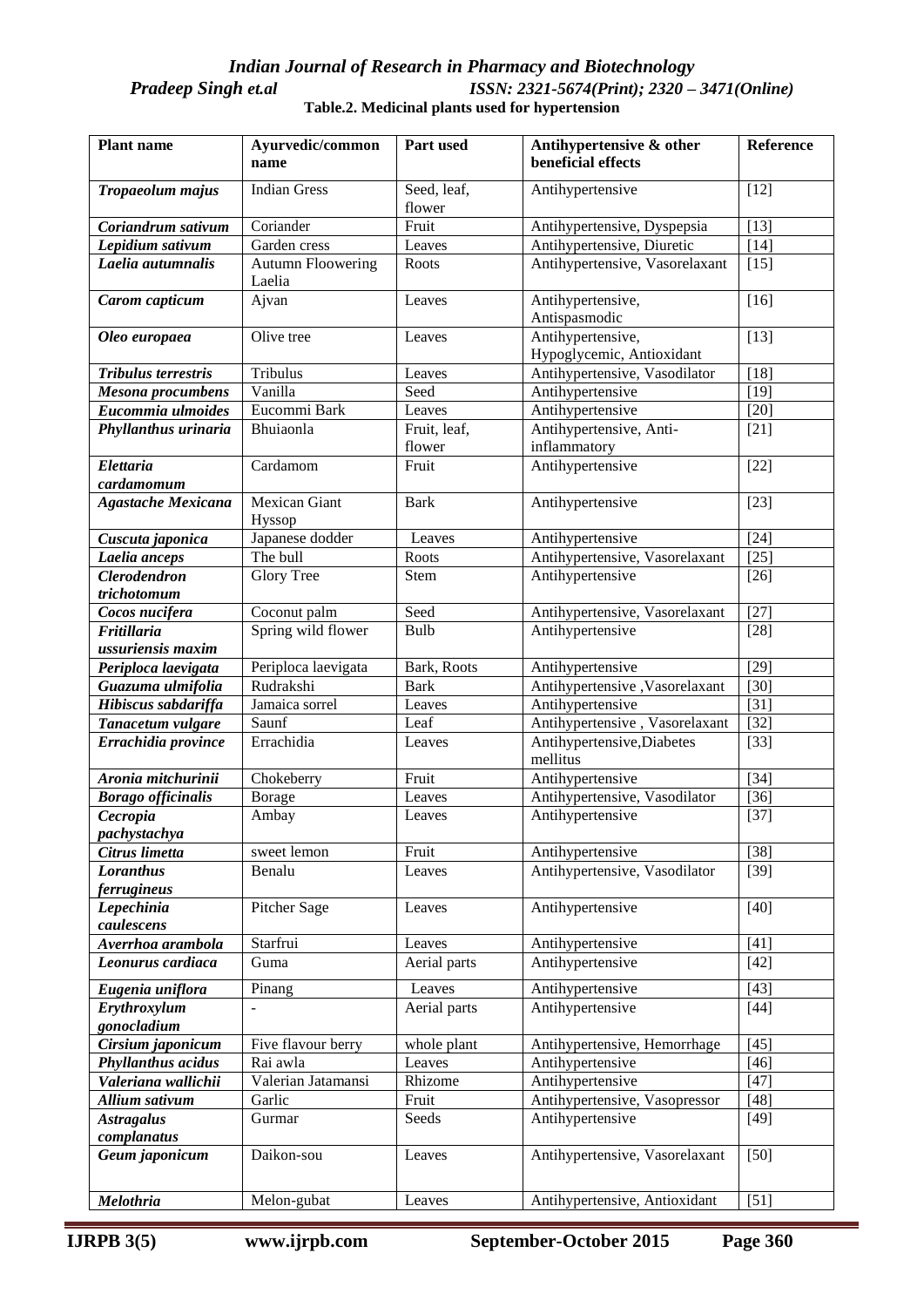| <b>Pradeep Singh et.al</b> |                      | ISSN: 2321-5674(Print); 2320 - 3471(Online) |                                      |                   |  |
|----------------------------|----------------------|---------------------------------------------|--------------------------------------|-------------------|--|
| maderaspatana              |                      |                                             |                                      |                   |  |
| Cudrania                   | Mandarin melon       | Leaves                                      | Antihypertensive, Renal              | $[52]$            |  |
| tricuspidata               | berry                |                                             | dysfunction                          |                   |  |
| <b>Achillea</b>            | plumajillo           | leaves                                      | Antihypertensive                     | $[53]$            |  |
| <b>Antrodia</b>            | Niuchanchih          | Fruiting bodies                             | Antihypertensive, Liver disease      | $[54]$            |  |
| camphorata                 |                      |                                             |                                      |                   |  |
| Panax ginseng              | Ninjin               | Roots                                       | Antihypertensive,<br>Immunomodulator | $[55]$            |  |
| Sclerocarya birrea         | Marula               | Stem-bark                                   | Antihypertensive, vasorelaxant       | $[56]$            |  |
| Solanum torvum             | Susumber             | Fruits                                      | Antihypertensive, Cardiac            | $[57]$            |  |
|                            |                      |                                             | hypertrophy                          |                   |  |
| Graptopetalum              | Ghost plant          | Leaves                                      | Antihypertensive                     | $[58]$            |  |
| paraguayense               |                      |                                             |                                      |                   |  |
| <b>Echinodorus</b>         | Corazon              | Leaves                                      | Antihypertensive, Anti-              | $[59]$            |  |
| grandiflorus               |                      |                                             | inflammatory                         |                   |  |
| Crocus sativus             | Saffron              | Stigma                                      | Antihypertensive                     | [60]              |  |
| Polyalthia longifolia      | Ashoka               | Bark, Root                                  | Antihypertensive                     | $\overline{[61]}$ |  |
| <b>Jatropha</b>            | Red physic nut       | Leaves                                      | Antihypertensive, vasorelaxant       | [62]              |  |
| gossypiifolia              |                      |                                             |                                      |                   |  |
| Salvia cinnabarina         | Galeotti             | Leaves                                      | Antihypertensive                     | [63]              |  |
| Globimetula                | Guinea-bissau        | Leaves                                      | Antihypertensive,                    | [64]              |  |
| cupulata                   | balanta              |                                             | Hypoglycemic                         |                   |  |
| <b>Ulmus</b> macrocarpus   | Large-fruited Elm    | Root bark                                   | Antihypertensive, Vasorelaxant       | [65]              |  |
| <b>Momordica</b>           | <b>Bitter Melon</b>  | Whole plant                                 | Antihypertensive, Diabetes           | [66]              |  |
| charantia                  |                      |                                             |                                      |                   |  |
| Passiflora Edulis          | Passion fruit        | Leaves                                      | Antihypertensive, Vasodialator       | $[67]$            |  |
| rind                       |                      |                                             |                                      |                   |  |
| Harpephyllum               | Wild plum            | Stem, bark                                  | Antihypertensive, Diabetes           | $[68]$            |  |
| caffrum Bernh              |                      |                                             |                                      |                   |  |
| <b>Catharanthus roseus</b> | Vinca rosea          | Leaves                                      | Antihypertensive,                    | $[69]$            |  |
|                            |                      |                                             | Hypolipidemic                        |                   |  |
| <b>Pleurotus</b>           | White ferula         | Fruit                                       | Antihypertensive                     | $[70]$            |  |
| nebrodensis                | mushroom             |                                             |                                      |                   |  |
| Saururus chinensis         | San bai cao          | Root                                        | Antihypertensive, Vasorelaxant       | $[71]$            |  |
| Retama raetam              | White Weeping        | Leaves                                      | Antihypertensive, Diuretic           | $[72]$            |  |
| <b>Forssk</b>              | <b>Broom</b>         |                                             |                                      |                   |  |
| Gynura procumbens          | Akar Sebiak          | Leaves                                      | Antihypertensive                     | $[73]$            |  |
| Opuntia dillenii           | Sweet prickly pear   | Leaves                                      | Antihypertensive                     | $[74]$            |  |
| cladodes                   |                      |                                             |                                      |                   |  |
| Mammea atricana            | Frican apple         | Stem bark                                   | Antihypertensive, Vasodialator       | $[75]$            |  |
| Nigella sativa             | Black cumin          | Seeds                                       | Antihypertensive                     | $[76]$            |  |
| Calycotome villosa         | Spiny Broom          | Leaves                                      | Antihypertensive, Vasodialator       | $[77]$            |  |
| Ekebergia capensis         | Dog plum             | Leaves                                      | Antihypertensive                     | $[78]$            |  |
| Coscinium                  | Gaertn               | Leaves                                      | Antihypertensive, Vasorelaxant       | $[79]$            |  |
| <i>fenestratum</i>         |                      |                                             |                                      |                   |  |
| Ficus exasperate           | Brahma's Banyan      | Leaves                                      | Antihypertensive, Anti-ulcer         | [80]              |  |
| <b>Buddleja</b> crispa     | Himalayan Butterfly  | Leaves                                      | Antihypertensive,                    | [81]              |  |
|                            | <b>Bush</b>          |                                             | Antispasmodic                        |                   |  |
| Gastrodia elata            | Rhizomea Gastrodia   | Rhizome                                     | Antihypertensive                     | $[82]$            |  |
| <b>Blume</b>               | Elatae               |                                             |                                      |                   |  |
| Persea americana           | Avocado              | Leaves                                      | Antihypertensive, Cardiac            | $[83]$            |  |
| mill                       |                      |                                             | dysfunction                          |                   |  |
| Hyptis fruticosa           | Alecrim-de-tabuleiro | Leaves                                      | Antihypertensive                     | [84]              |  |
| Artemisia herba alba       | Armoise blanche      | Leaves                                      | Antihypertensive                     | $[85]$            |  |
| Raphanus sativus           | Radish               | Leaves                                      | Antihypertensive, Vasodialator       | $[86]$            |  |
| <b>Jacaranda</b>           | Jacaranda            | Leaves                                      | Antihypertensive, Hypothermic        | $[87]$            |  |
| mimosaefolia               |                      |                                             |                                      |                   |  |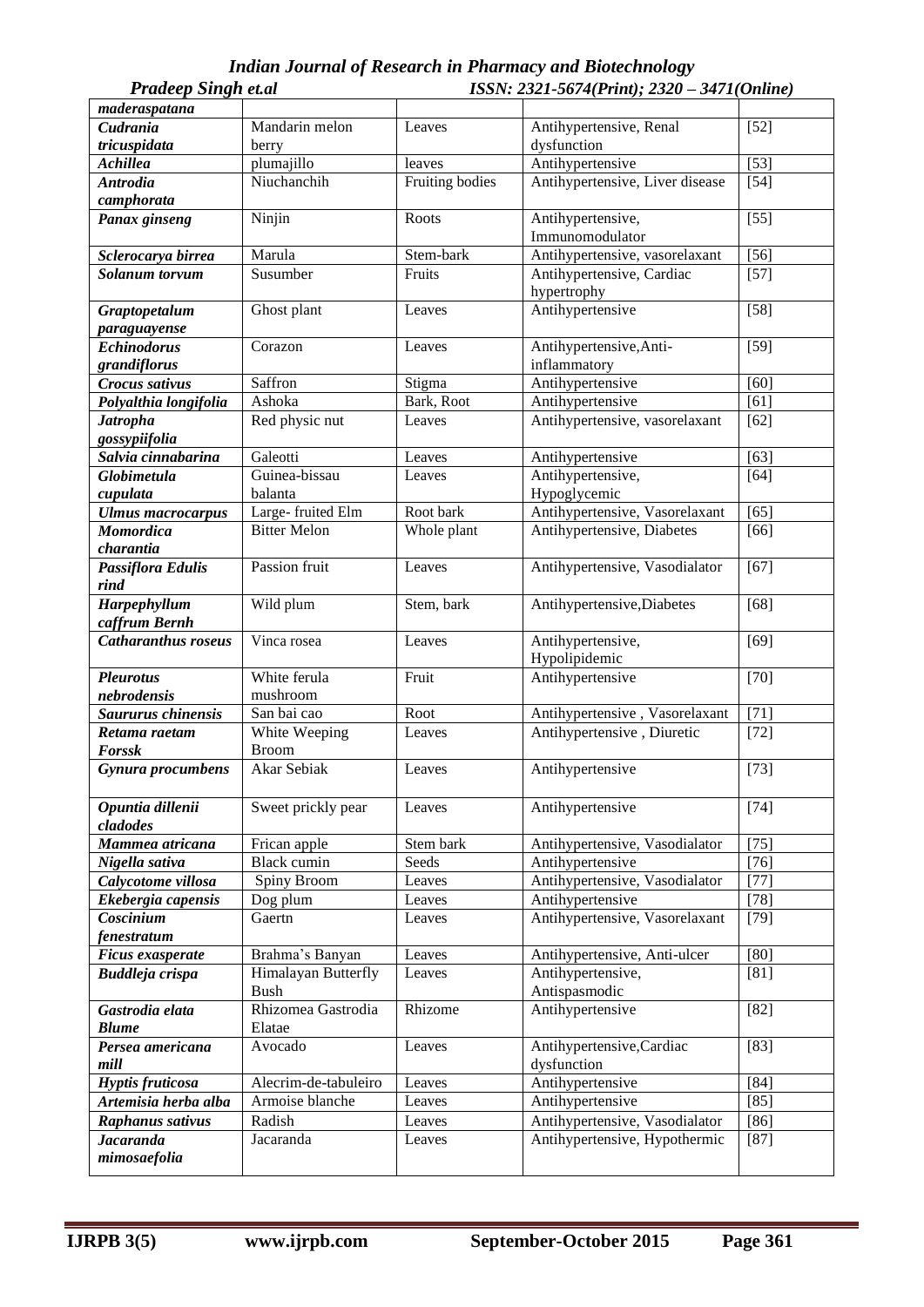# **2. CONCLUSION**

Hypertension, a worldwide illness, is a major factor in cardiovascular diseases that affects a large population of adults. Primary or essential hypertension is an elevated blood pressure due to an unknown or unidentifiable pathology. Secondary hypertension may be caused by underlying pathology or certain medication. Many allopathic drugs are used for treatment of hypertension But these drugs have some side effect like muscle cramps, dizziness, extreme tiredness, dehydration, blurred vision, abnormal heart rate, skin rash etc. Herbal remedies are still widely used in world for the treatment of hypertension because herbal medicines are harmless as compared to allopathic medicines. The various medicinal plant which are used for the traetment of hypertension are discuss in table no.2.Certain traditional ayurvedic drugs like Terminalia chebula, Hibiscus species, Oryza sativa and other 20 species which are mentioned in the table no.2 are having equal demand in the current market scenario of India. As per our literature most of the plants belongs to lamiaceae, poaceae and acanthaceae families. It helps the scholars for their studies on herbal drugs.

## **REFERENCES**

- 1. Lifton RP, Molecular genetics of human blood pressure variation, Science, 272(5262), 1996, 676–680.
- 2. Gavras H, Pathogenesis of hypertension: a review, J.Med.Sci.*,* 2(1), 2009, 25-28.
- 3. Kearney PM, Whelton M, Reynolds K, Muntner P, Whelton PK, He J, Global burden of hypertension: analysis of worldwide data, Lancet, 365, 2005, 217–223.
- 4. Secondary hypertension, Mayo Foundation for Medical Education and Research, 2008.
- 5. Saydah, S.H, Fradkin J, & Cowie C.C, Poor control of risk factors for vascular disease among adults with previously diagnosed diabetes, Journal of the American Medical Association, 291, 2004, 335-342.
- 6. World Health Organization (WHO) Resolution, promotion and development of training and research in traditional medicine, WHO document, 30, 1977, 49.
- 7. Chan K, Some aspects of toxic contaminants in herbal medicines, J.Chemosphere., 52, 2003, 1371.
- 8. Kaplan NM, Kaplan's clinical hypertension, 8th ed., Philadelphia, Lippincott Williams and Wilkins, 2002.
- 9. Reddy KS, Hypertension control in developing countries, Genetic issues, J.Hum.Hypertens., 10, 1996, 33-8.
- 10. http://www.vitapharmica.com/benefits.html
- 11. Bauer JH, Reams GP, Mechanisms of action, pharmacology, and use of antihypertensive drugs, In The Principles and Practice of Nephrology, Edited by Jacobson HR, Striker GE, Klahr S. St. Louis: Mosby, 1995, 399–415.
- 12. Hernandez-Abreu O, Castillo-Espana P, Leon-Rivera, Ibarra Barajas M, Villalobos-Molina R, González-Christen J, Antihypertensive and Vasorelaxant effects of tilianin isolated from *Agastache mexicana* are mediated by no/cgmp pathway and potassium channel opening, Biochemical Pharmacology, 78, 2009, 54-61.
- 13. Bankar GR, Nayak PG, Bansal P, Paul P, Pai KSR, Singla RK, Vasorelaxant and Antihypertensive effect of *Cocos nucifera* linn. Endocarp on isolated rat thoracic aorta and doca salt-induced hypertensive rats, Journal of Ethnopharmacology, 134, 2011, 50-54.
- 14. Maghrani M, Zeggwagh N-A, Michel J-B, Eddouks M, Antihypertensive effect of *Lepidium sativum* l. In spontaneously hypertensive rats, Journal of Ethno pharmacology, 100, 2005, 193-197.
- 15. Vergara-Galicia J, Ortiz-Andrade R, Castillo-Espana P, Ibarra Barajas M, Gallardo-Ortiz I, Villalobos-Molina R, Antihypertensive and Vasorelaxant activities of *Laelia autumnalis* are mainly through calcium channel blockade, Vascular Pharmacology, 49, 2008, 26-31.
- 16. Gilani AH, Jabeen Q, Ghayur MN, Janbaz KH, Akhtar MS, Studies on the Antihypertensive, Antispasmodic, Bronchodilator and Hepatoprotective activities of the *Carum copticum* seed extract, Journal of Ethno pharmacology, 98, 2005, 127-135.
- 17. Somova LI, Shode FO, Ramnanan P, Nadar A, Antihypertensive, Antiatherosclerotic and Antioxidant activity of triterpenoids isolated from *Olea europaea*, subspecies africana leaves, Journal of Ethnopharmacology, 84, 2003, 299-305.
- 18. Yeh C-T, Huang W-H, Yen G-C, Antihypertensive effects of *Hsian-tsao* and its active compound in spontaneously hypertensive rats, The Journal of Nutritional Biochemistry, 20, 2009, 866-875.
- 19. Sharifi AM, Darabi R, Akbarloo N, Study of Antihypertensive mechanism of *Tribulus*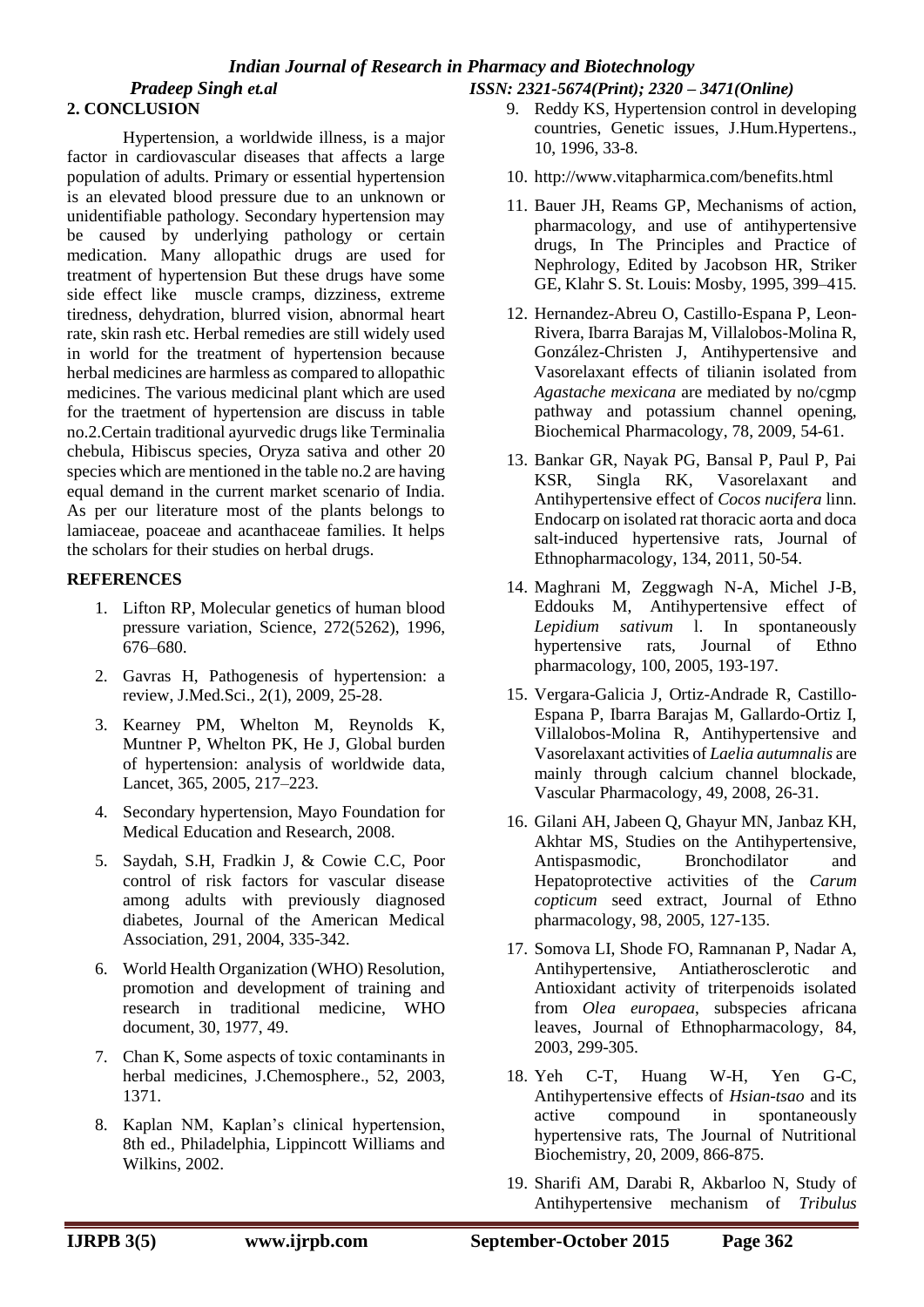# *Indian Journal of Research in Pharmacy and Biotechnology*

# *Pradeep Singh et.al ISSN: 2321-5674(Print); 2320 – 3471(Online)*

*terrestris* in 2k1c hypertensive rats, Role of tissue ace activity, Life Sciences, 73, 2003, 2963-2971.

- 20. Kwan C-Y, Chen C-X, Deyama T, Nishibe S, Endothelium-dependent Vasorelaxant effects of the aqueous extracts of the *Eucommia ulmoides* oliv. Leaf and bark: Implications on their antihypertensive action, Vascular Pharmacology, 40, 2003, 229-235.
- 21. Tahraoui A, El-Hilaly J, Israili ZH, Lyoussi B, Ethnopharmacological survey of plants used in the traditional treatment of Hypertension and Diabetes in south-eastern morocco (errachidia province), Journal of Ethnopharmacology, 110, 2007, 105-117.
- 22. Jabeen Q, Bashir S, Lyoussi B, Gilani AH, Coriander fruit exhibits gut modulatory, blood pressure lowering and diuretic activities, Journal of Ethnopharmacology, 122, 2009, 123-130.
- 23. Oh H, Kang D-G, Lee S, Lee H-S, Angiotensin converting enzyme inhibitors from *Cuscuta japonica choisy*, Journal of Ethno pharma cology, 83, 2002, 105-108.
- 24. Lin S-Y, Wang C-C, Lu Y-L, Wu W-C, Hou W-C, Antioxidant, Anti-semicarbazidesensitive amie oxidase, and Anti-hypertensive activities of geraniin isolated from *Phyllanthus urinaria,* Food and Chemical Toxicology, 46, 2008, 2485-2492.
- 25. Gasparotto Junior A, Gasparotto FM, Lourenço ELB, Crestani S, Stefanello MEA, Salvador MJ, Antihypertensive effects of isoquercitrin and extracts from *Tropaeolum majus* l.: Evidence for the inhibition of angiotensin converting enzyme, Journal of Ethno pharmacology, 134, 2011, 363-372.
- 26. Kang D-G, Oh H, Cho D-K, Kwon E-K, Han J-H, Lee H-S, Effects of bulb of *Fritillaria ussuriensis* maxim. On Angiotensin converting enzyme and vascular release of no/cgmp in rats, Journal of Ethnopharmacology, 81, 2002, 49- 55.
- 27. Vergara-Galicia J, Ortiz-Andrade R, Rivera-Leyva J, Castillo-España P, Villalobos-Molina R, Ibarra-Barajas M, Vasorelaxant and Antihypertensive effects of methanolic extract from roots of *Laelia anceps* are mediated by calcium-channel antagonism, Fitoterapia, 81, 2010, 350-357.
- 28. Magos GA, Mateos JC, Páez E, Fernández G, Lobato C, Márquez C, Hypotensive and

Vasorelaxant effects of the procyanidin fraction from *Guazuma ulmifolia* bark in normotensive and hypertensive rats, Journal of Ethno pharmacology, 117, 2008, 58-68.

- 29. Aguirre-Crespo F, Vergara-Galicia J, Villalobos- Molina R, Javier López-Guerrero J, Navarrete-Vázquez G, Estrada-Soto S, Ursolic acid mediates the Vasorelaxant activity of *Lepechinia caulescens* via no release in isolated rat thoracic aorta, Life Sciences, 79, 2006, 1062-1068.
- 30. Gilani AH, Jabeen Q, Khan A-u, Shah AJ, Gut modulatory, Blood pressure lowering, Diuretic and Sedative activities of cardamom, Journal of Ethnopharmacology, 115, 2008, 463-472.
- 31. Hellstrom JK, Shikov AN, Makarova MN, Pihlanto AM, Pozharitskaya ON, Blood pressure-lowering properties of *Chokeberry* (Aronia mitchurinii, var. Viking), Journal of Functional Foods, 2, 2010, 163-169.
- 32. Kang DG, Lee YS, Kim HJ, Lee YM, Lee HS, Angiotensin converting enzyme inhibitory phenylpropanoid glycosides from *Clerodendron trichotomum*, Journal of Ethno pharmacology, 89, 2003, 151-154.
- 33. Yeh C-T, Huang W-H, Yen G-C, Anti hypertensive effects of Hsian-tsao and its active compound in spontaneously hypertensive rats, The Journal of Nutritional Biochemistry, 20, 2009, 866-875.
- 34. Lahlou S, Tangi KC, Lyoussi B, Morel N, Vascular effects of *Tanacetum vulgare* l. Leaf extract: *In vitro* pharmacological study, Journal of Ethnopharmacology, 120, 2008, 98-102.
- 35. Consolini AE, Ragone MI, Migliori GN, Conforti P, Volonte MG, Cardiotonic and Sedative effects of *Cecropia pachystachya* mart. (ambay) on isolated rat hearts and conscious mice, Journal of Ethno pharmacology, 106, 2006, 90-96.
- 36. Ojeda D, Jimenez-Ferrer E, Zamilpa A, Herrera-Arellano A, Tortoriello J, Alvarez L, Inhibition of angiotensin convertin enzyme (ace) activity by the anthocyanins delphinidinand cyanidin-3-o-sambubiosides from *Hibiscus sabdariffa,* Journal of Ethnopharmacology, 127, 2010, 7-10.
- 37. Consolini AE, Sarubbio MG, Pharmacological effects of *Eugenia uniflora* (myrtaceae) aqueous crude extract on rat's heart, Journal of Ethnopharmacology, 81, 2002, 57-63.
- 38. Gilani AH, Bashir S, Khan A-u,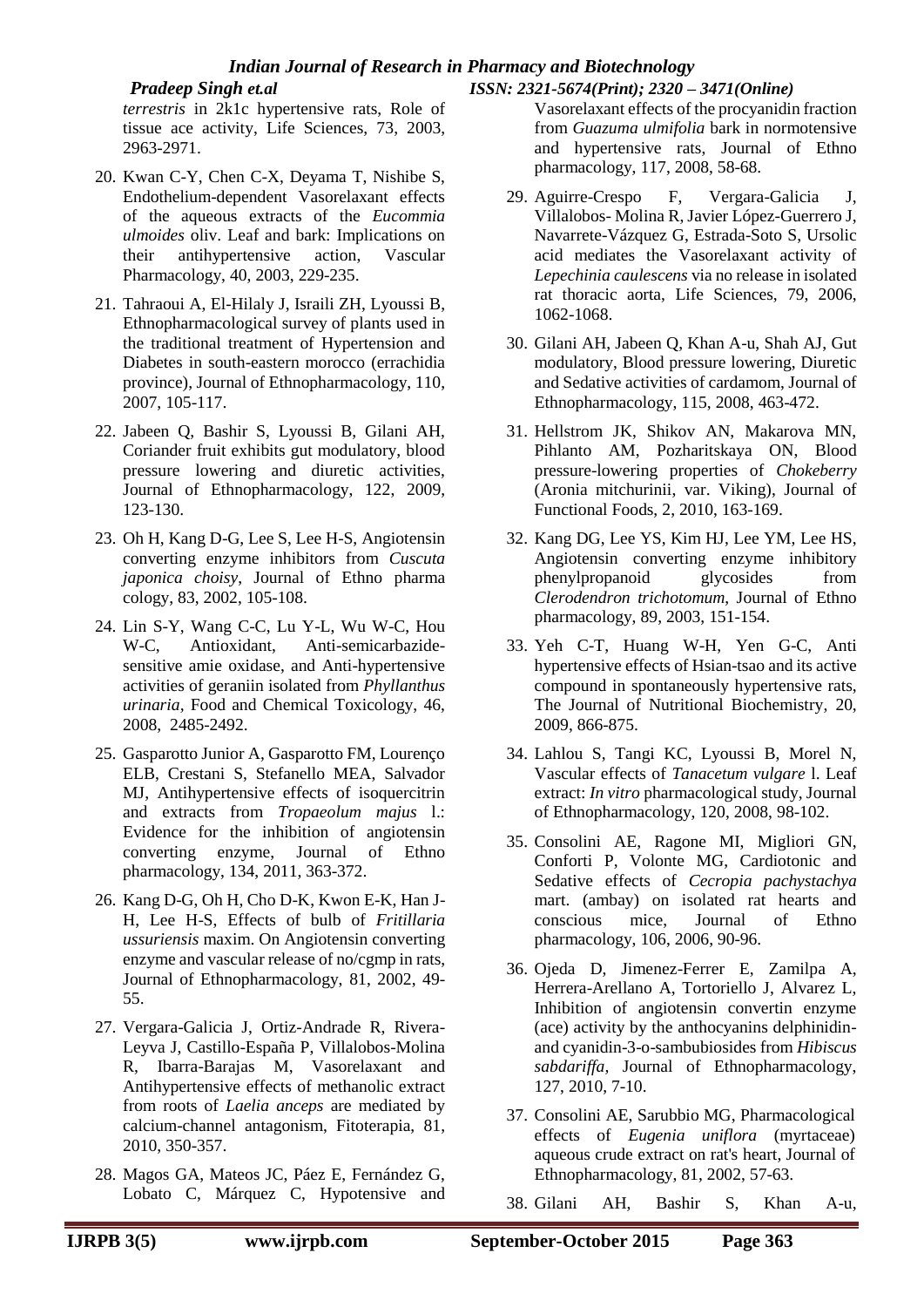# *Indian Journal of Research in Pharmacy and Biotechnology*

#### *Pradeep Singh et.al ISSN: 2321-5674(Print); 2320 – 3471(Online)*

Pharmacological basis for the use of *Borago officinalis* in gastrointestinal, respiratory and cardiovascular disorders, Journal of Ethnopharmacology, 114, 2007, 393-399.

- 39. Ameer OZ, Salman IM, Najim HS, Abdullah GZ, Abdulkarim MF, Yam MF, *In vitro* pharmaco dynamic profile of *Loranthus ferrugineus*: Evidence for noncompetitive antagonism of norepinephrine-induced vascular contraction, Journal of Acupuncture and Meridian Studies, 3, 2010, 272-282
- 40. E-Y, Jho H-K, Kim D-I, Rhyu MR, *Cirsium japonicum* elicits endothelium-dependent relaxation via histamine H1-receptor in rat thoracic aorta, Journal of Ethnopharmacology, 116, 2008, 223-227.
- 41. Hajji M, Masmoudi O, Souissi N, Triki Y, Kammoun S, Nasri M, Chemical composition, angiotensin I- converting enzyme (ace) inhibitory, Antioxidant and Antimicrobial activities of the essential oil from *Periploca laevigata* root barks, Food Chemistry, 121, 2010, 724-731.
- 42. Milkowska-Leyck K, Filipek B, Strzelecka H, Pharmacological effects of lavandulifolioside from *Leonurus cardiac*, Journal of Ethno pharmacology, 80, 2002, 85-90.
- 43. Xue B, Li J, Chai Q, Liu Z, Chen L, Effect of total flavonoid fraction of *Astragalus complanatus* r. Brown on angiotensin iiinduced portal-vein contraction in hypertensive rats, Phytomedicine, 15, 2008, 759-762.
- 44. Perez YY, Jimenez-Ferrer E, Alonso D, Botello-Amaro CA, Zamilpa A, *Citrus limetta* leaves extract antagonizes the hypertensive effect of angiotensin II, Journal of Ethno pharmacology, 128, 2010, 611-614.
- 45. De Souza P, Gasparotto Jr A, Crestani S, Stefanello MÉA, Marques MCA, Silva-Santos JEd, Hypotensive mechanism of the extracts and artemetin isolated from *Achillea millefolium* l. (asteraceae) in rats, Phytomedicine In Press.
- 46. Soncini R, Santiago MB, Orlandi L, Moraes GOI, Peloso ALM, dos Santos MH, Hypotensive effect of aqueous extract of *Averrhoa carambola* l. (oxalidaceae) in rats, An *in vivo* and *in vitro* approach, Journal of Ethno pharmacology, 133, 2011, 353-357.
- 47. de Souza P, Gasparotto Jr A, Crestani S, Stefanello MEA, Marques MCA, Silva-Santos JEd, Hypotensive mechanism of the extracts

and artemetin isolated from *Achillea millefolium* l. (asteraceae) in rats, Phytomedicine In Press.

- 48. Soncini R, Santiago MB, Orlandi L, Moraes GOI, Peloso ALM, dos Santos MH, Hypotensive effect of aqueous extract of *Averrhoa carambola* l. (oxalidaceae) in rats: An in vivo and in vitro approach, Journal of Ethnopharmacology, 133, 2011, 353-357.
- 49. Gilani AH, Khan A-u, Jabeen Q, Subhan F, Ghafar R, Antispasmodic and blood pressure lowering effects of *Valeriana wallichii* are mediated through k+ channel activation, Journal of Ethnopharmacology, 100, 2005, 347-352.
- 50. Hosseini M, Shafiee SM, Baluchnejadmojarad T, Garlic extract reduces Serum angiotensin converting enzyme (ace) activity in non diabetic and streptozotocin-diabetic rats, Pathophysiology, 14, 2007, 109-112.
- 51. Persson IAL, Dong L, Persson K, Effect of Panax ginseng extract (g115) on angiotensinconverting enzyme (ace) activity and nitric oxide (no) production, Journal of Ethnopharmacology, 105, 2006, 321-325.
- 52. Lucas-Filho MD, Silva GC, Cortes SF, Mares-Guia TR, Perpétua Ferraz V, Serra CP, ACE inhibition by astilbin isolated from *Erythroxylum gonocladum* (Mart.) O.E. Schulz, Phytomedicine, 17, 2010, 383-387.
- 53. Kang DG, Hur TY, Lee GM, Oh H, Kwon TO, Sohn EJ, Lee HS, Effects of *Cudrania tricuspidata* water extract on Blood pressure and Renal functions in no-dependent hypertension, Life Sciences, 70, 2002, 2599- 2609.
- 54. Gondwe M, Kamadyaapa DR, Tufts M, Chuturgoon AA, Musabayane CT, *Sclerocarya birrea* [(a. Rich.) hochst.] [anacardiaceae] stem-bark ethanolic extract (sbe) modulates blood glucose, glomerular filtration rate (gfr) and mean arterial blood pressure (map) of stzinduced diabetic rats, Phytomedicine, 15, 2008, 699-709.
- 55. Wang G-J, Tseng H-W, Chou C-J, Tsai T-H, Chen C-T, Lu M, The Vasorelaxation of *Antrodia camphorata mycelia*: Involvement of endothelial Ca<sup>2+-</sup> no-cgmp pathway, Life Sciences, 73, 2003, 2769-2783.
- 56. Xie Y-W, Xu H-X, Dong H, Fiscus RR, But PPH, Role of nitric oxide in the Vasorelaxant and Hypotensive effects of extracts and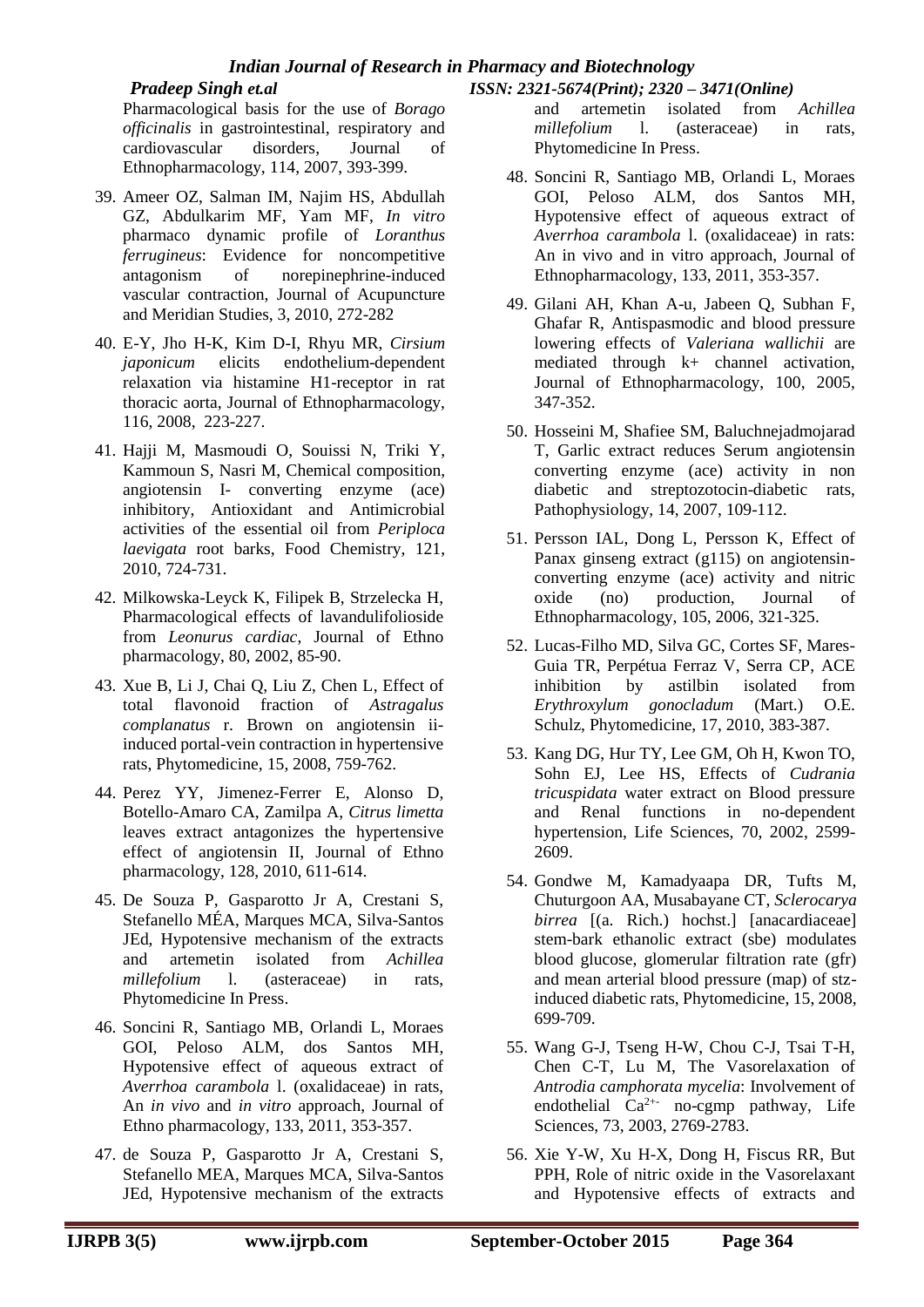# *Indian Journal of Research in Pharmacy and Biotechnology*

purified tannins from *Geum japonicum*,Journal of Ethnopharmacology, 109, 2007, 128-133.

- 57. Veeramani C, Aristatile B, Pushpavalli G, Pugalendi KV, Effects of *Melothria maderaspatana* leaf extract on antioxidant status in sham-operated and uninephrectomized doca-salt hypertensive rats, Saudi Journal of Biological Sciences, 18, 2011, 99-105.
- 58. Nguelefack TB, Mekhfi H, Dongmo AB, Dimo T, Watcho P, Zoheir J, Hypertensive effects of oral administration of the aqueous extract of *Solanum torvum* fruits in l-name treated rats: Evidence from *in vivo* and *in vitro* studies, Journal of Ethnopharmacology, 124, 2009, 592-599.
- 59. Chen S-J, Chang C-T, Chung Y-C, Chou S-T, Studies on the inhibitory effect of *Graptopetalum paraguayense* e. Walther extracts on the angiotensin converting enzyme, Food Chemistry, 100, 2007, 1032-1036.
- 60. Tibiriça E, Almeida A, Caillleaux S, Pimenta D, Kaplan MA, Lessa MA, Pharmacological mechanisms involved in the Vasodilator effects of extracts from *Echinodorus grandiflorus*, Journal of Ethnopharmacology, 111, 2007, 50- 55.
- 61. Imenshahidi M, Hosseinzadeh H, Javadpour Y, Hypotensive effect of aqueous saffron extract (*crocus sativus* l.) and its constituents, safranal and crocin, in normotensive and hypertensive rats, Phytother Res, 24, 2010, 990-994.
- 62. Saleem R, Ahmed M, Ahmed SI, Azeem M, Khan RA, Rasool N, Hypotensive activity and Toxicology of constituents from root bark of *Polyalthia longifolia* var. Pendula, Phytother Res., 19, 2005, 881-884
- 63. Abreu IC, Marinho AS, Paes AM, Freire SM, Olea RS, Borges MO, Hypotensive and Vasorelaxant effects of ethanolic extract from *Jatropha gossypiifolia* l. in rats, Fitoterapia, 74, 2003, 650-657.
- 64. Alfieri A, Maione F, Bisio A, Romussi G, Mascolo N, Cicala C, Effect of a diterpenoid from *salvia cinnabarina* on arterial blood pressure in rats, Phytother Res., 21, 2007, 690- 692
- 65. Ojewole JA, Adewole SO, Hypoglycaemic and hsypotensive effects of *Globimetula cupulata* (dc) van tieghem (loranthaceae) aqueous leaf extract in rats, Cardiovasc J S Afr, 18, 2007, 9- 15.

# *Pradeep Singh et.al ISSN: 2321-5674(Print); 2320 – 3471(Online)*

- 66. Oh KS, Ryu SY, Oh BK, Seo HW, Kim YS, Lee BH, Antihypertensive, Vasorelaxant, and Antioxidant effect of root bark of *Ulmus macrocarpa,* Biol.Pharm.Bull., 31, 2008, 2090- 2096.
- 67. Ojewole JA, Adewole SO, Olayiwola G, Hypoglycaemic and Hypotensive effects of *Momordica charantia* linn (cucurbitaceae) whole-plant aqueous extract in rats, Cardiovasc J S Afr, 17, 2006, 227-232.
- 68. Ichimura T, Yamanaka A, Ichiba T, Toyokawa T, Kamada Y, Tamamura T, Antihypertensive effect of an extract of *Passiflora edulis rind* in spontaneously hypertensive rats, Biosci Biotechnol Biochem, 70, 2006, 718-721.
- 69. Ojewole JA: Hypoglycaemic and Hypotensive effects of *Harpephyllum caffrum bernh* ex cf krauss (anacardiaceae) stem-bark aqueous extract in rats, Cardiovasc J S Afr, 17, 2006, 67-72.
- 70. Ara N, Rashid M, Amran MS, Comparison of Hypotensive and Hypolipidemic effects of *Catharanthus roseus* leaves extract with atenolol on adrenaline induced hypertensive rats, Pak J Pharm Sci, 22, 2009, 267-271.
- 71. Miyazawa N, Okazaki M, Ohga S, Anti hypertensive effect of *Pleurotus nebrodensis* in spontaneously hypertensive rats, J Oleo Sci, 57, 2008, 675-681.
- 72. Ryu SY, Oh KS, Kim YS, Lee BH, Antihypertensive, Vasorelaxant and Inotropic effects of an ethanolic extract of the roots of *Saururus chinensis*, Journal of Ethno pharmacology, 118, 2008, 284-289.
- 73. Eddouks M, Maghrani M, Louedec L, Haloui M, Michel JB, Antihypertensive activity of the aqueous extract of *Retamaraetam forssk*. Leaves in spontaneously hypertensive rats, J Herb Pharmacothe, 7, 2007, 65-77.
- 74. Hoe SZ, Kamaruddin MY, Lam SK, Inhibition of Angiotensin-converting enzyme activity by a partially purified fraction of *Gynura procumbens* in spontaneously hypertensive rats, Med Princ Pract, 16, 2007, 203-208.
- 75. Saleem R, Ahmad M, Azmat A, Ahmad SI, Faizi Z, Abidi L, Hypotensive activity, Toxicology and Histopathology of opuntioside-i and methanolic extract of *Opuntia dillenii*, Biol Pharm Bull, 28, 2005, 1844-1851.
- 76. Nguelefack-Mbuyo PE, Nguelefack TB, Dongmo AB, Afkir S, Azebaze AG, Dimo T,